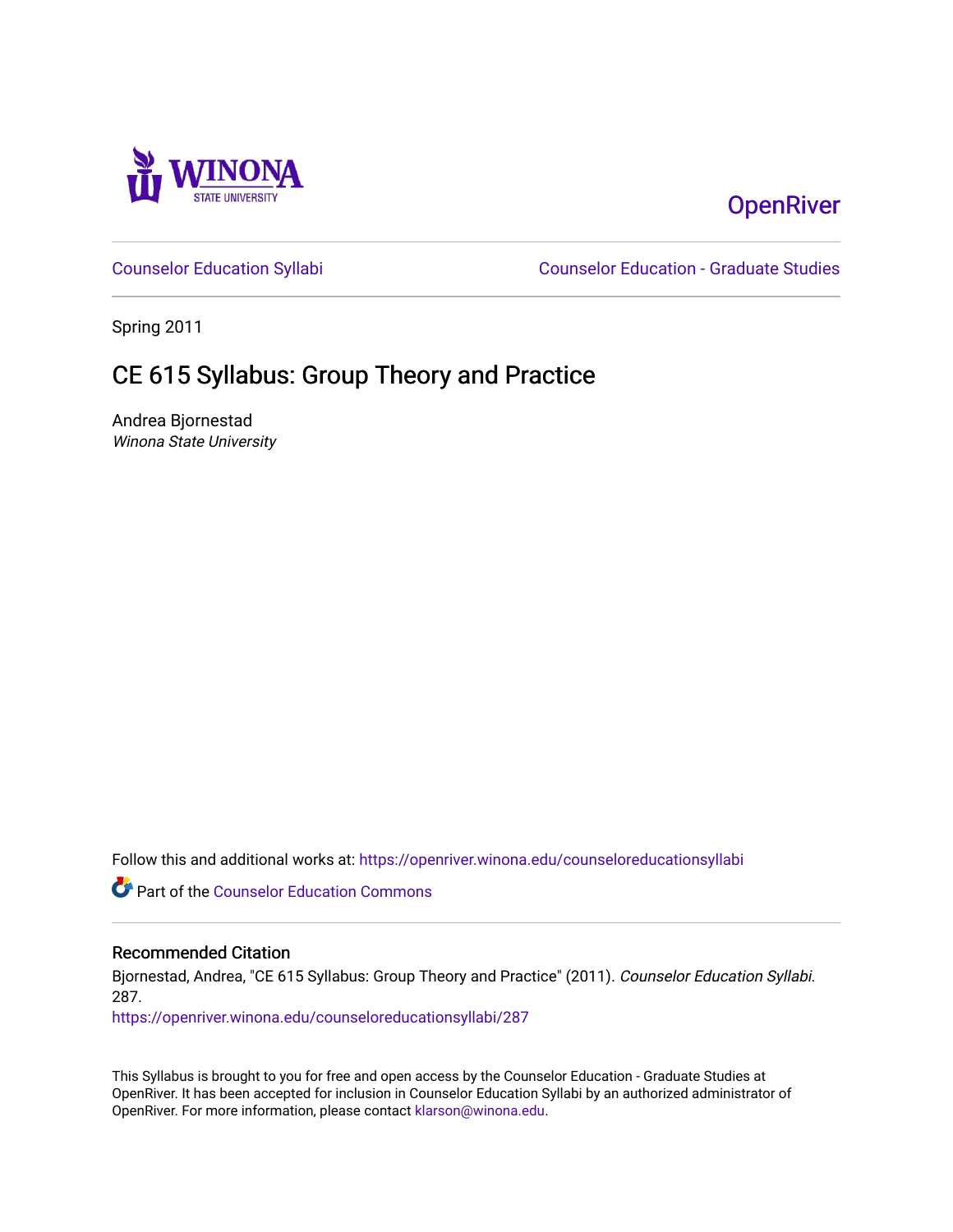## **WINONA STATE UNIVERSITY COLLEGE OF EDUCATION COUNSELOR EDUCATION DEPARTMENT Spring 2011 CE 615: Group Theory and Practice (3 semester hours)**

**Instructor: Andrea Bjornestad, Ph.D., LPC-SD, NCC Email: abjornestad@winona.edu Office Phone: 507-285-7581 Alternate phone: (605) 261-8481 (cell) Office location: East Hall 207 (Rochester) Office hours: Tuesdays & Wednesdays 11:30 a.m. – 4:30 p.m.**

#### **COURSE DESCRIPTION**

The purpose of this course is to introduce students to the theory and practice of group counseling. The course will provide students with an academic/theoretical overview of groups and group work as well as the opportunity to develop group leadership skills through applied experiential learning activities.

#### **RATIONALE**

The course operates from the basic premise that a counselor who expects to facilitate groups must learn through his/her own involvement in groupwork as a member and as a facilitator. Therefore, the course emphasizes experiential work in groups.

#### **PREREQUISITES**

Admission to Counselor Education program; CE 601

#### **COMMITMENT TO INCLUSIVE EXCELLENCE**

WSU recognizes that our individual differences can deepen our understanding of one another and the world around us, rather than divide us. In this class, people of all ethnicities, genders, religions, ages, sexual orientations, disabilities, socioeconomic backgrounds, regions, and nationalities are strongly encouraged to share their rich array of perspectives and experiences. If you feel your differences may in some way isolate you from WSU's community or if you have a need of any specific accommodations, please speak with the instructor early in the semester about your concerns and what we can do together to help you become an active and engaged member of our class and community. (LIST OF CAMPUS RESOURCES CAN BE FOUND IN APPENDIX A).

#### **REQUIRED TEXT**

Corey, M.S., Corey, G., & Corey, C. (2010). Groups: Process and Practice, Eighth edition. Belmont, CA: Brooks/Cole.

#### **OBJECTIVES**

1. Students will become familiar with therapeutic factors of group work.

2. Students will become aware of the stages of the group process through reading, classroom discussions, and experiential learning activities.

3. Students will gain an understanding of the types of groups, group structure, group dynamics, and different theories of group counseling.

- 4. Students will experience being a member of a group for 10 hours minimum.
- 5. Students will explore significant issues regarding leading a group.
- 6. Students will learn to plan and implement groups utilizing criteria for member selection, member assessment, goal setting, and termination of the group.
- 7. Students will develop leadership interventions that emphasize leader responsibility for the group process.
- 8. Students will develop observational skills for identifying constructive and inhibiting factors operating in groups.
- 9. Students will become familiar with specific ethical issues relevant to the practice of group counseling.
- 10. Students will become aware of the importance of demonstrated respect when working with individuals from diverse backgrounds (culture, gender differences, sexual orientation, disability, age, socioeconomic background, etc.).
- 11. Students will develop a comprehensive group plan including member selection, advertisement, exercises, etc.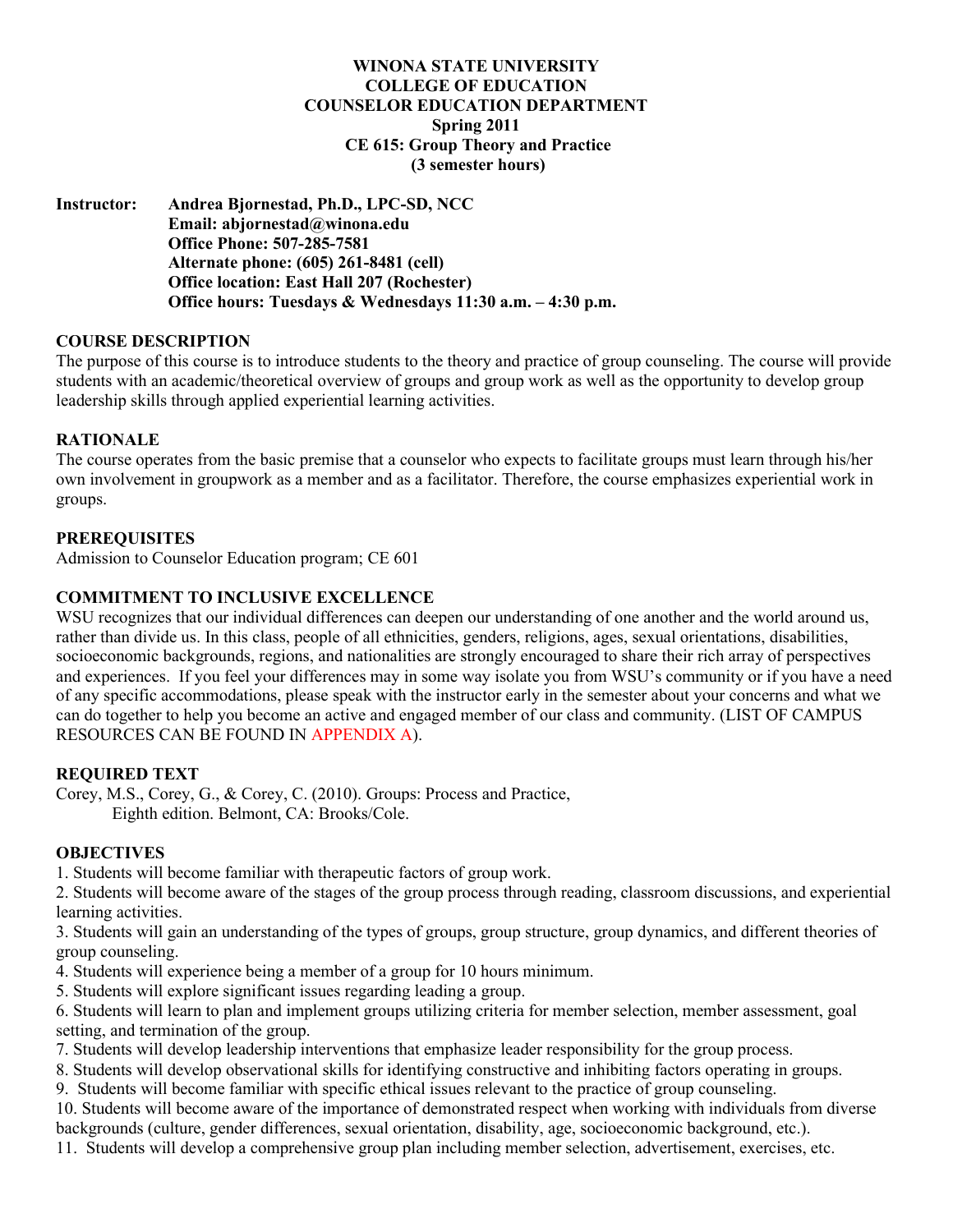## **CACREP STANDARDS**

II.K.6.

- a. principles of group dynamics, including group process components, developmental stage theories, group members' roles and behaviors, and therapeutic factors of group work;
- b. theories of group counseling, including commonalties, distinguishing characteristics, and pertinent research and literature;
- c. theories of group counseling, including commonalties, distinguishing characteristics, and pertinent research and literature;
- d. group counseling methods, including group counselor orientations and behaviors, appropriate selection criteria and methods, and methods of evaluation of effectiveness;
- e. approaches used for other types of group work, including task groups, psychoeducational groups, and therapy groups;
- f. professional preparation standards for group leaders; and
- g. ethical and legal considerations.

Community Counseling:

C.7.g. application of appropriate group modalities for initiating, maintaining, and terminating counseling, and brief, intermediate, and long-term approaches.

School counseling:

- C.5.understands group dynamics—including counseling, psycho-educational, task, and peer helping groups—and the facilitation of teams to enable students to overcome barriers and impediments to learning.
- D.3.Designs and implements prevention and intervention plans related to the effects of (a) atypical growth and development, (b) health and wellness, (c) language, (d) ability level, (e) multicultural issues, and (f) factors of resiliency on student learning and development

## **INCLEMENT WEATHER POLICY**

Inclement weather may interfere with class. Always use your best judgment when determining if it is safe to travel. The instructor will notify students of cancellation by 2pm the day of class. Notifications will be made via D2L announcements, the WSU homepage, and/or email.

## **COURSE REQUIREMENTS**

#### *Attendance & Participation*

Students are *required to attend all class sessions*. If there is a need to miss a class based on emergency, it is expected that the student will contact the instructor before the missed class. If it is necessary to miss more than one class for any reason, the student should withdraw from the course. You should be an *active member* of this class and it is expected that you will be an *engaged learner*, bringing energy and enthusiasm to every class.

## *Policy on Late or Unfinished Assignments*

Late work is not accepted except in extreme circumstances and with prior permission of instructor. IMPORTANT: A grade of Incomplete (I) will not be awarded except under extraordinary circumstances such as prolonged illness. If such circumstances arise, it is the student's responsibility to notify the instructor immediately.

## **ASSIGNMENTS**

#### *Reading Probe Quizzes (90 points)*

Students will complete six 15-question multiple choice quizzes. Quizzes are worth 15 points each, for a total of 90 points.

#### *Group Experience Requirement*

Students are required to attend a Group Counseling or Psychotherapy experience for 10 hours over the course of the semester. This can be done by taking an additional 1 SH workshop with Sarah Johnson, or by attending another group in the community. Documentation of attendance of the group experience is required to complete this course.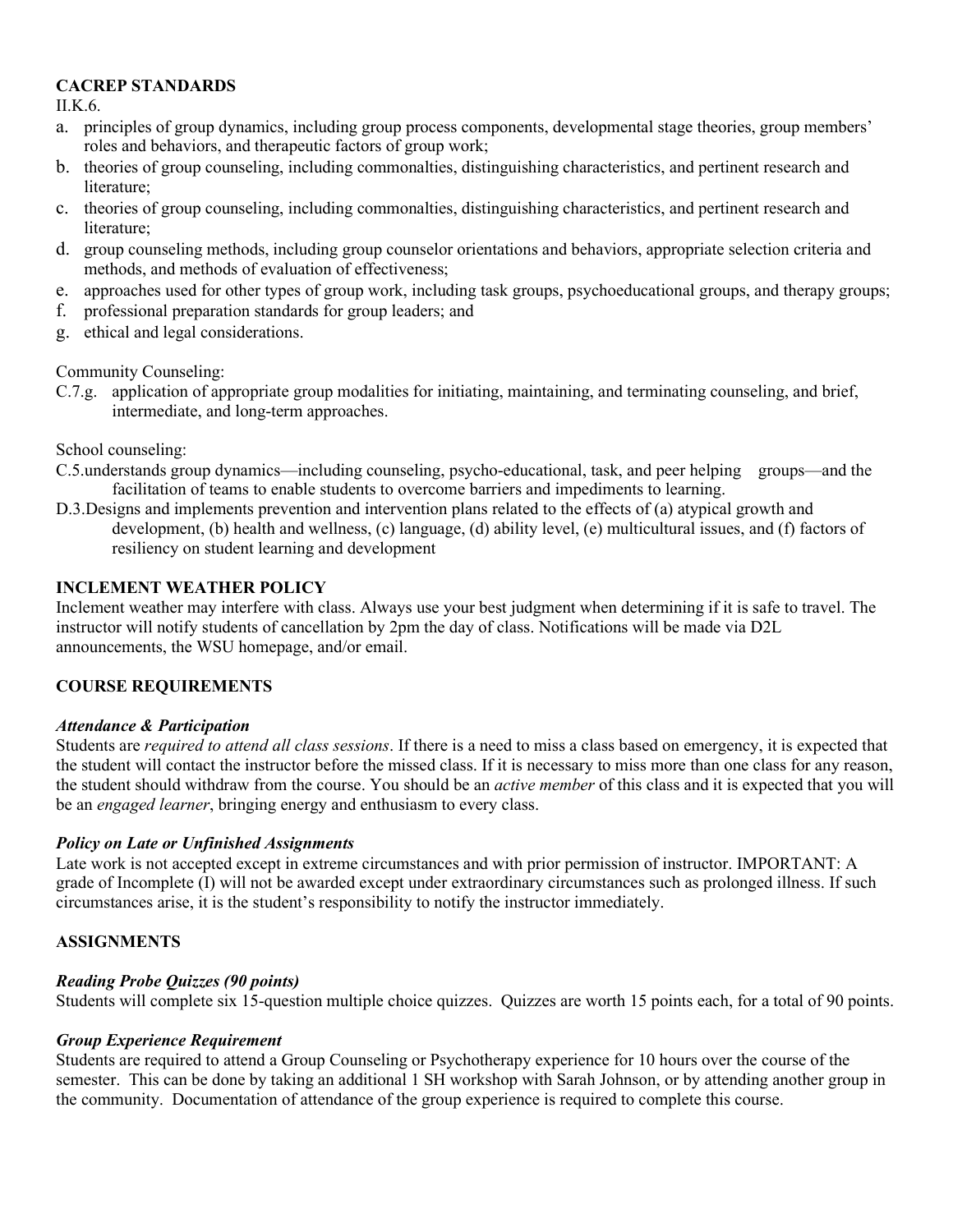## *Group Process Reflection Paper (20 points)*

Each student will reflect upon their experiences as a group member. This paper is meant to be a personal narrative, not an academic research paper; however, APA citations should be included when the text or other readings are referenced. Graduate-level writing, spelling and grammar are also expected. Papers must be submitted via the Dropbox on D2L. The paper should be **6-8 typed, double-spaced pages** and include the following:

## Section 1: Personal Experience

This section is to be an extension of the group and an exercise in depth self-exploration. Your focus in writing should be upon your own feelings, reactions, thoughts, fears, insights, etc. Your writing will provide you with a means to clarify and understand your personal experience.

## Section II: Professional Analysis

This section is an objective, professional application of group theory to yourself, group members, interactions, the facilitator, and the group process. Each paper should also integrate learning (readings, lectures, activities) from class about group dynamics, stages, issues of groups, and the key therapeutic factors. Students should apply these learnings as they observe their own experiences as a group member (e.g. group norms, roles, and stages). Questions to consider: What kinds of predominate themes, member participation/interactions, norms, etc are continued? How do members interact with the facilitator? With each other? How is conflict or lack of conflict managed? Discuss the general flow of the group from session to session. How can you identify the stages of group development?

## *Group Participation & Leadership Skills (Pass/No Pass)*

This course includes many opportunities for discussion, participation, and experiential learning. Participants are required to take risks by engaging in group role-plays and simulations, both as group leaders and group members. For our own comfort and emotional safety, we will establish group ground rules in class and abide by them throughout the semester. Each student will be required to facilitate sessions of an in-class experiential group. Your performance will not be graded. This is a pass/no pass assignment.

As is the case with all courses offered through this program, we will act respectfully toward one another as we strive toward further professional and educational development. Any concerns about ethical or cultural issues that may arise should be discussed openly in class or privately with the instructor.

## *Comprehensive Group Proposal (80 points)*

Students will design a group counseling manual. It will consist of crystal clear guidelines for conducting a specific psycho-educational group with a specific population or specific need as well as seven lesson plans. Writing this manual will require library research outside of class. You will work in groups of three.

#### General Writing Instructions:

Use APA style and at least 10 references, 5 from journals of recent vintage, and include them in your reference section. Your final product should be at least 10 pages of text, double-spaced, 12 pt font. (Lesson plans may be single spaced) Your reference section may begin on p. 11. Your paper content should include the areas listed below:

#### **Introduction Section**

- Introduce the type of group you have chosen. Include a very brief literature review relevant to the population you are going to offer this group for, or the need area you are going to address. What does the treatment literature say about this diagnostic group, or need?
- Rationale: Why is the form of group you are designing the one you've chosen?
- What ethical concerns specific to this effort and population do you envision arising and how will you address them?

#### **Method Section**

- Population: Who are you targeting as group members? (age, gender/multicultural considerations) How you will make it available to these persons? Also, try to address the issues of what developmental issues might be addressed by this group, or with this need, and how and why a group format is appropriate.
- The Counselors: Include a short description of who the counselors will be and their credentials/qualifications
- Prescreening Plans: What will you use for an assessment to determine group appropriateness? Will you use a pregroup socializing meeting?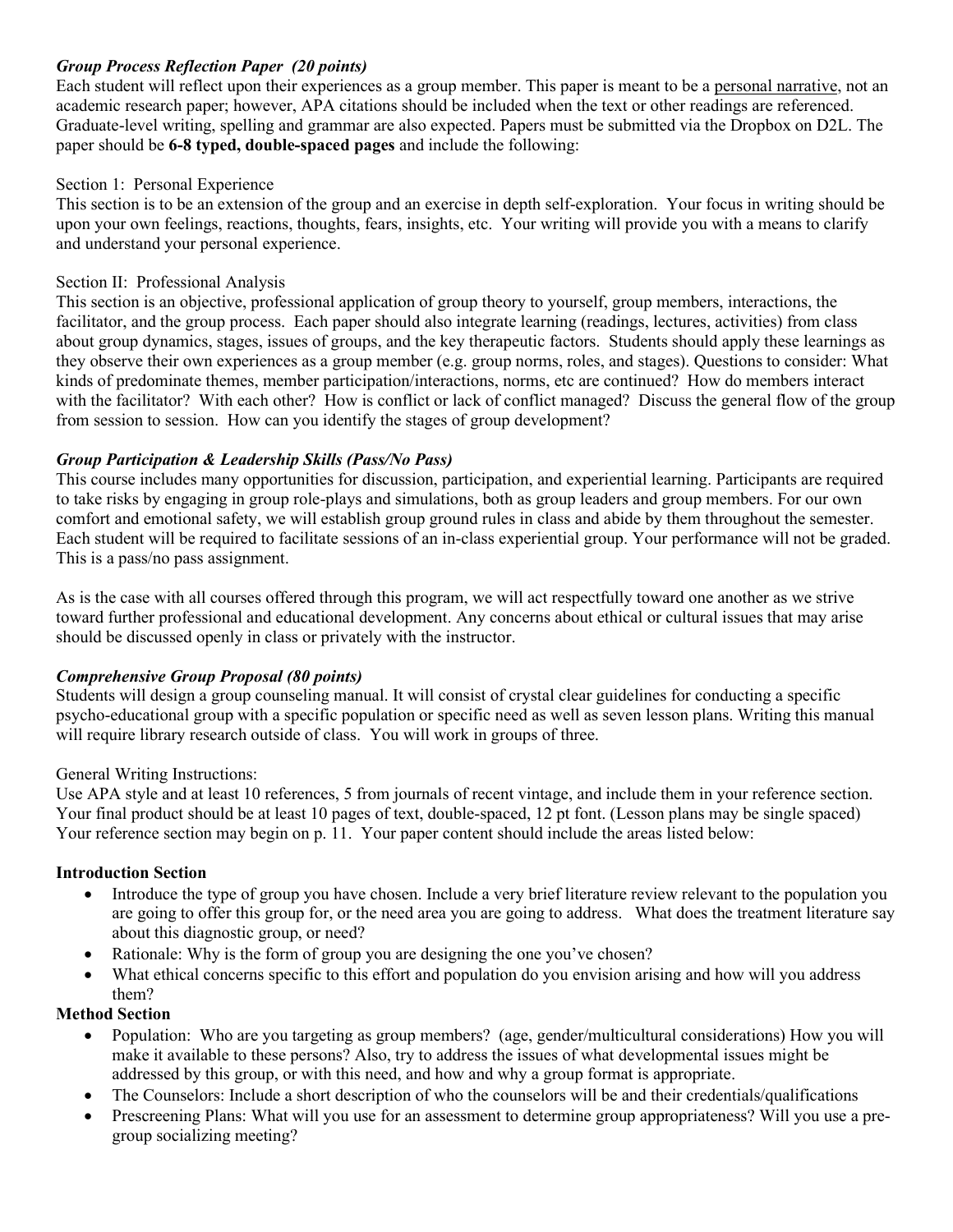- a. Informed Consent: Create an informed consent form for you and your participants to sign. Include the pros and cons of group participation, and the expectations and responsibilities of both group members and you, the leader. Clarify what clients can expect to happen in the group, the style of group work, boundaries of your availability outside of group. Note the limits of confidentiality, and the limits of your ability to enforce strict confidentiality either in inpatient settings, or in groups in general. Include fees, and how they will be paid. Those designing groups for minors or persons under conservatorship will create two informed consent forms--one for the legally responsible party, and a version, which respects the intellectual capacity of the potential group participant.
- Structure: For how long will the group meet? How long will each session be? What are the right credentials for running such a group? Who will supervise, should that be necessary?
- Practicalities: Please detail meeting room recommendations, ways you will cover costs, treats or no-treats, materials or equipment needed, and so on.
- Group Development: Meeting by meeting, stage by stage, what will happen? What will be your leadership approach? When possible, cite theory and research to support your choices.
- Provide an outline with goals, objectives, anticipated group development and critical incidents, potential group dynamics, activities, materials, and process questions for each of the seven sessions.

## **Results and Discussion**

- Evaluation: How will you assess group outcomes? How will you assess group dynamics or process along the way? Please include at least one formal instrument from group literature.
- Closure/Termination/Aftercare/Referrals: How you will structure the ending of your group and what follow-up if any, would you offer? If your group would be under another authority (HMOs, the courts), how will you deal with those limitations and restrictions ethically with respect to follow-up?

Papers must be submitted via the Dropbox in D2L.

## **Final Exam (100 pts)**

The final exam will consist of multiple choice and True/False questions.

| #     | <b>Assignment</b>                                 | <b>Related Scoring Rubric</b> | <b>Points Possible</b> |
|-------|---------------------------------------------------|-------------------------------|------------------------|
|       | <b>Reading Probe Quizzes</b>                      | N/A                           | 90                     |
| 2     | Group Process Reflection Paper                    |                               | 20                     |
| 3     | Group Participation & Leadership<br><b>Skills</b> | N/A                           | Pass/No Pass           |
| 4     | Comprehensive Group Proposal                      | $\overline{2}$                | 80                     |
| 5     | Final Exam                                        | N/A                           | 100                    |
| Total |                                                   |                               | 290                    |

## **For all scoring rubrics, see Appendix B**

#### **Grade Scale (in percentages)**

100-93:A 92-86: B 85-79: C 78-72: D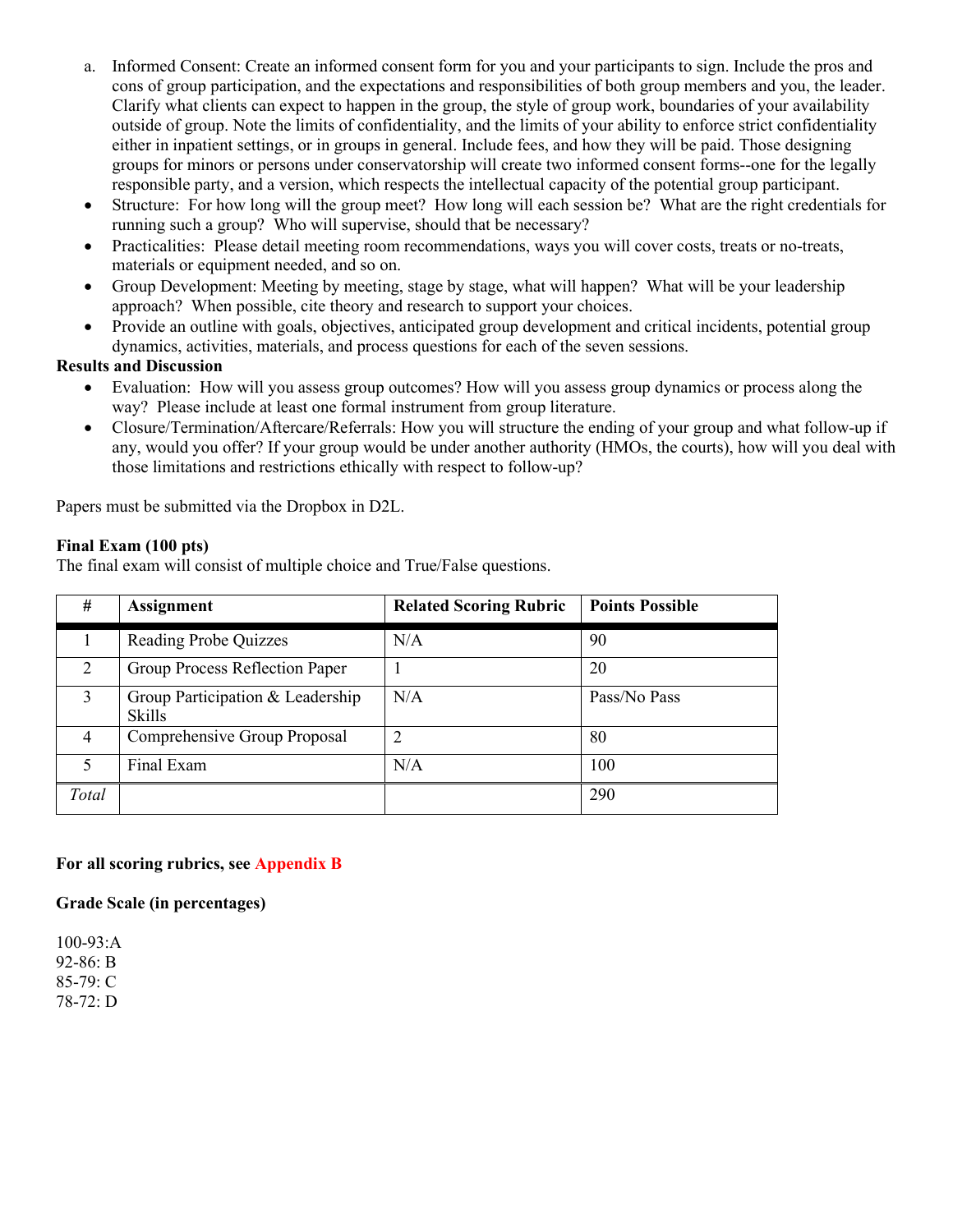#### **Tentative Course Schedule**

|             | Introduction and Syllabus Review                               |  |  |
|-------------|----------------------------------------------------------------|--|--|
| January 12  | Group History                                                  |  |  |
|             | Myths of Group Work                                            |  |  |
|             | Introduction to Group (Corey Chapter 1)                        |  |  |
|             | Types of Groups                                                |  |  |
| January 19  | Therapeutic Factors                                            |  |  |
|             |                                                                |  |  |
|             |                                                                |  |  |
|             | The Group Counselor: Person and Professional (Corey Chapter 2) |  |  |
| January 26  | Ethical and Legal Issues in Group Counseling (Corey Chapter 3) |  |  |
|             | Quiz #1<br>Forming a Group (Corey Chapter 4)                   |  |  |
| February 2  | Quiz #2                                                        |  |  |
|             | Initial Stage of a Group (Corey Chapter 5)                     |  |  |
| February 9  | Quiz #3                                                        |  |  |
|             | Transition Stage of Group (Corey Chapter 6)                    |  |  |
|             | Group Member Roles                                             |  |  |
| February 16 | Corrective Feedback - Giving & Receiving                       |  |  |
|             | Working in the Here $& Now - Self-Disclosure$                  |  |  |
|             | The Experience/Process Illumination                            |  |  |
|             | Quiz #4                                                        |  |  |
| February 23 | Working Stage of Group (Corey Chapter 7)<br>Quiz #5            |  |  |
|             | Final Stage of a Group (Corey Chapter 8)                       |  |  |
| March 2     | Ouiz #6                                                        |  |  |
| March 9     | <b>NO CLASS - SPRING BREAK</b>                                 |  |  |
|             | Groups for Children & Adolescents (Corey Chapter 9 & 10)       |  |  |
| March 16    | Groups for Adults and The Elderly (Corey Chapter 11 & 12)      |  |  |
| March 23    | <b>D2L: Group Work on Group Manuals</b>                        |  |  |
| March 30    | Group Participation & Leadership Skills                        |  |  |
| April 6     | Group Participation & Leadership Skills                        |  |  |
|             |                                                                |  |  |
| April 13    | Group Participation & Leadership Skills                        |  |  |
|             | Group Participation & Leadership Skills                        |  |  |
| April 20    | <b>Comprehensive Group Proposals Due</b>                       |  |  |
|             | <b>Group Reflection Papers Due</b>                             |  |  |
| April 27    | <b>Final Exam</b>                                              |  |  |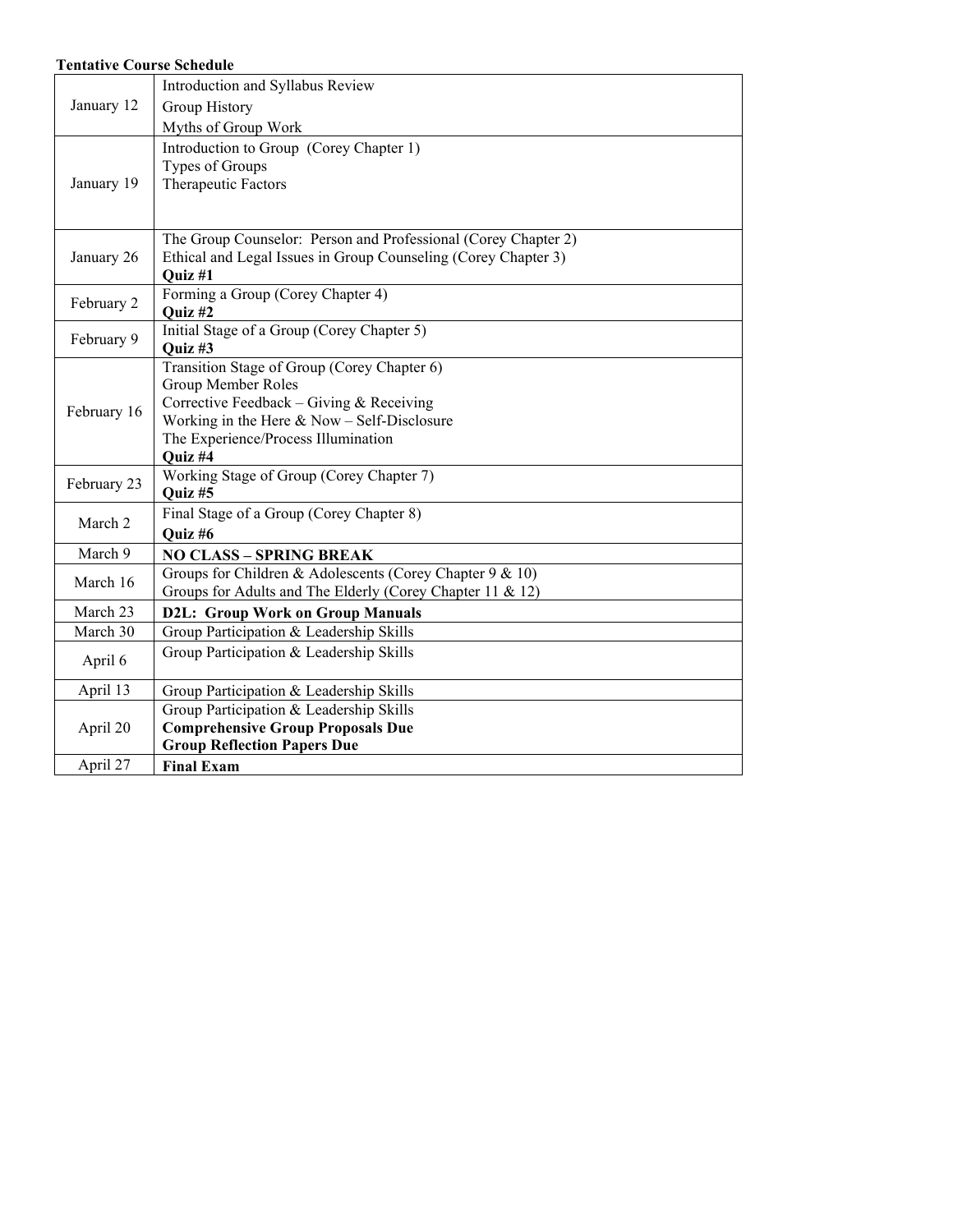## APPENDIX A: STUDENT NOTICES

#### **Confidentiality Notice:**

As a reminder, all information concerning clients, supervisees, and classmates must be kept confidential. Confidentiality is a crucial element in the counseling profession and should also be upheld with clients, supervisees, and peers. Any discussion should be conducted in such a manner that persons are protected by the limits of confidentiality. Confidentiality will be broken if there is evidence that you have been or pose a potential danger to others or if you break ethical or legal standards as established by the Counseling Profession. Be sure to respect confidentiality outside the class. Do not discuss classmates in public places where your conversation could be overheard. Do not discuss your classmates with persons outside the class such as spouses, family members, etc.

## **Electronic Device Notice:**

As a matter of courtesy to your classmates and the instructor, please turn off your beepers, cell phones, and any other electronic toys that make any noise.

#### **Academic Dishonesty Policy:**

Academic dishonesty is a basis for disciplinary action. Academic dishonesty includes, but is not limited to, activities such as cheating, using or purchasing "ghost-written" papers, and plagiarism (presenting as one's own the intellectual or creative accomplishments of another without giving credit to the source[s]). The faculty member, in whose course or under whose tutelage an act of academic dishonesty occurs, have the option of failing the students for the academic hours in question and may refer the case to other academic personnel for further action. Penalties for academic dishonesty may include expulsion from the university.

## **Class Visitor Policy**

Due to the clinical nature of this course, visitors of any age are not allowed.

## **Campus Resources:**

- Student Support Services, Howell Hall 133, 457-5465 [\(http://www.winona.edu/studentsupportservices/\)](http://www.winona.edu/studentsupportservices/)
- Inclusion and Diversity Office, Kryzsko Commons Room 122, 457-5595 [\(http://www.winona.edu/culturaldiversity/\)](http://www.winona.edu/culturaldiversity/)
- Disability Resource Center, Howell Hall 136, 457-2391 [\(http://www.winona.edu/disabilityservices/\)](http://www.winona.edu/disabilityservices/)
- Counseling Center, Gildemeister Hall 132, 457-5330 [\(http://www.winona.edu/counselingcenter/\)](http://www.winona.edu/counselingcenter/)
- Writing Center, Minné Hall 348, 457-5505 [\(http://www.winona.edu/writingcenter/\)](http://www.winona.edu/writingcenter/)
- GLBTA Advocate, Gildemeister Hall 132, 457-5330 [\(http://www.winona.edu/counselingcenter/\)](http://www.winona.edu/counselingcenter/)
- Advising and Retention, Phelps 129, 457-5600 (http://www.winona.edu/advising/)